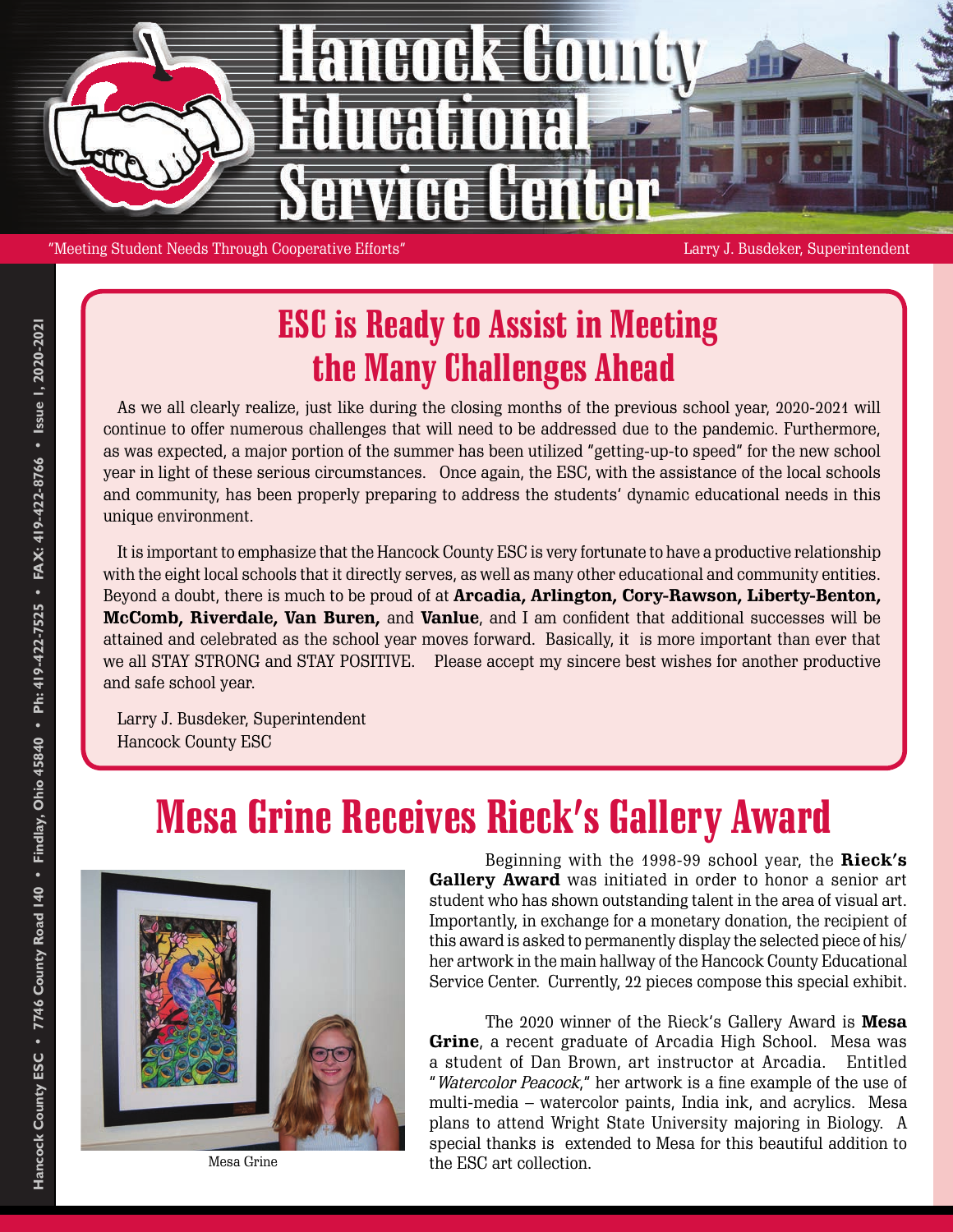

Hancock County Educational Service Center

## Did You Know …

… After Hancock Public Health moved into its own facility last year, the need to provide additional office and meeting space at the ESC could be finally be addressed. The Hancock County Commissioners agreed to lease to the ESC the remaining space on the first floor, the north hallway, which is approximately 2,000 sq. ft. Action was then taken to paint, carpet, and install the necessary telecommunications so this additional space could be fully functional for staff and students. These modifications were completed at the end of July, and occupancy occurred in August. This renovated space should serve the ESC well for many years to come.

… In order to assist in providing a safe and secure educational environment, the Arlington Local Schools, the Vanlue Local Schools, and the Hancock County ESC have once again entered into an agreement with The Sheriff of Hancock County to share a School Resource Officer for the 2020-2021 school year. This partnership will continue to aid in protecting students and staff, as well as promoting a positive image regarding law enforcement in the schools.

... Now more than ever, the schools need to have direct access to public health services; therefore, through a contract between the Hancock County ESC and the Hancock Public Health Department, Arcadia, Arlington, Cory-Rawson, McComb, Van Buren, and Vanlue receive the services of a school nurse. This arrangement has worked well in the past and it is evaluated each year.

### ESC Focused on Accomplishing Six Priorities

In order to maintain necessary direction and accountability to its various constituents, the Hancock County Educational Service Center is committed to addressing the following six priorities. As in the past, a midterm report will be provided to the ESC Governing Board on the progress being made in these areas, with the final summary of accomplishments provided to all stakeholders in May.

- **1.** To continue to enhance the numerous services that are provided to **special needs** students and their parents in the eight local school systems.
- **2.** To provide relevant **general education services**, with an emphasis on professional development, curriculum revision, and technical assistance.
- **3.** To develop pertinent countywide **resource materials/programs**.
- **4.** To maintain and strengthen the **educational partnerships** with the Findlay City Schools, Findlay Digital Academy, St. Michael's School, the Millstream Career Center, the Blanchard Valley Center/ DD, The University of Findlay, Bowling Green State University, and Owens Community College.
- **5.** To build upon **community collaborations**, such as the Family-Children First Council, Findlay-Hancock County Community Foundation, ADAMHS, United Way of Hancock County, Raise-The-Bar, Hancock County Sheriff's Office, Findlay Rotary Club, and Challenged Champions Equestrian Center.
- **6.** To maintain the ESC's primary commitment to **team building** and **continuous improvement** in all areas of operation, with an emphasis on **cost effectiveness** and **efficiency**.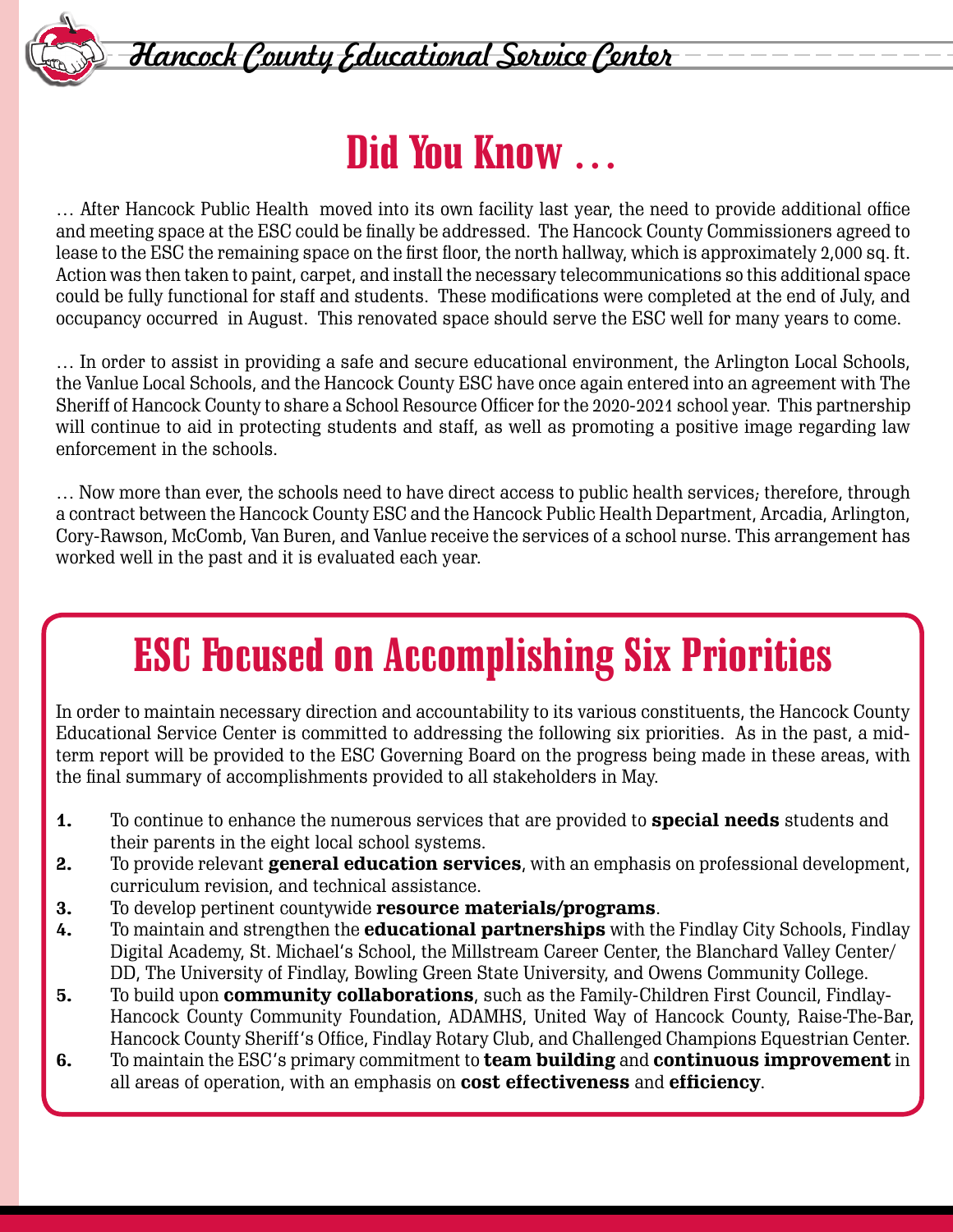



# ESC Welcomes New Members to Its Service Team

Assuming a Speech-Language Pathologist position is **Madi Schwable**. She received her Bachelor's and Master's degrees from the University of Toledo. Madi has served HealthPRO Rehabilitation (Birchaven Village and Independence House) as a SLP (Clinical Fellow and CCC-SLP) for the past three years. Madi has also assisted Kindred Healthcare (Oak Grove Healthcare Center) in Deshler; and she completed her internship at the Byrnedale Elementary and Junior High School in Toledo.

Taking over the teaching responsibilities of the Preschool program located at Vanlue is **Taylor Losh**. She is a recent graduate of Bowling Green State University, with a Bachelor's degree in Inclusive Early Childhood Education. Taylor completed student teaching experiences at Otsego Local Schools and at Conneaut Elementary School in Bowling Green. She has worked as a lifeguard for the Putnam County YMCA, a volunteer teacher aide at the Ottawa Elementary School, and a camp counselor at Camp Mowana.

Accepting the role as a TESOL (Teaching English as a Second Language) Instructor is **Angelina Starkey**. Angelina has a Bachelor's degree from Indiana Wesleyan University in Elementary Education and Master's degree from The University of Findlay in Bilingual Education and Teaching English to Speakers of Other Languages. For the past year, she has been a first grade teacher in the Oxford Schools, Amman, Jordan. Taylor has also taught second and third grade English at the American Academy in Zarqa, Jordan; fifth grade Sheltered Instruction teacher at the Holt Crossing Intermediate Schools in the South-Western City Schools in Grove City, Ohio; and a third/fourth grade combined teacher at the Puebla Christian School, Puebla, Mexico.

Joining the instructional support team as the ABLLS (Assessment of Basic Language and Learning Skills) Provider is **Mia Giano**. Mia is a magna cum laude graduate of Bowling Green State University. She has worked for Capable Kids with the students with developmental disabilities, and at The Center for Autism and Dyslexia assisting children in meeting ABLLS goals.

Taking on the position of Middle School Multiple Disabilities Teacher at Van Buren is **Jennifer Kahle**. Jennifer earned an Associate's degree from Rhodes State University in Early Childhood Education and a Bachelor's degree from The University of Findlay as an Intervention Specialist. For the past six years she has been a Pre-Vocational Instructor at Simon Kenton School – Hardin County Board of Developmental Disabilities. Jennifer has also served as a One-on-One Student Assistant at the Blanchard Valley School.

Becoming the new Parent Mentor is **Claire McCumber**. Claire has a Bachelor's degree in Business Management/Human Resources from Tiffin University. She has served as a Bank Teller for Huntington National Bank, 5/3 Bank, and Woodforest National Bank all in Findlay, as well as Customer Service. Herself a mother of a special needs son, Claire will be able to provide valuable assistance to children with special needs and their families.

Assuming the new role as Fulltime Building Substitute Teacher is **Briana Digby**. She is a Riverdale graduate, and Briana just received her Bachelor's from Bluffton University in Early Childhood Education. Her presence at Riverdale on a daily basis will insure that quality instruction is maintained for the special needs students even when absences in the teaching staff do occur.

As is evident, the Hancock County ESC has been able to recruit a fine group of educators for these key professional positions. A special "welcome aboard" is once again extended to each of these new team members.